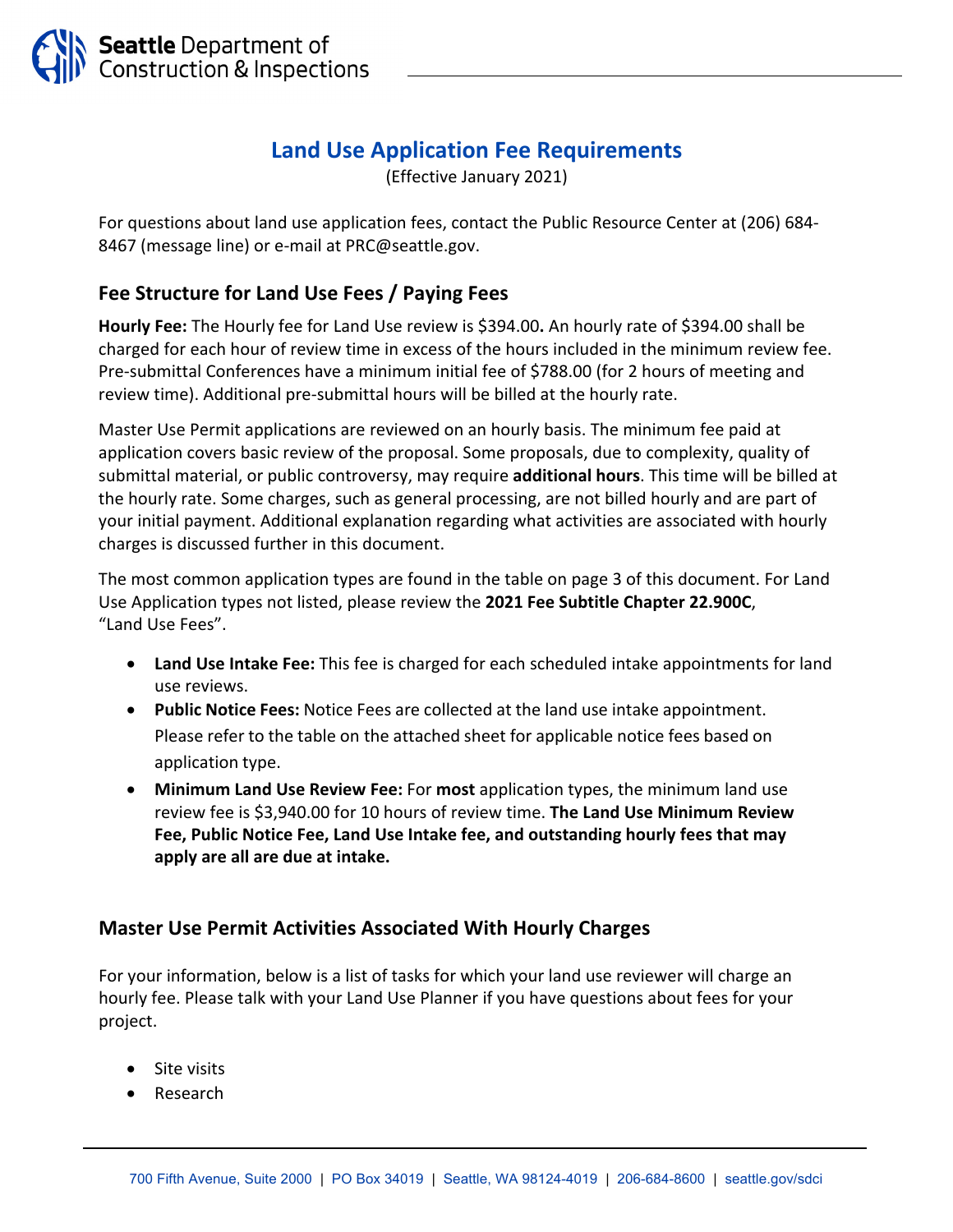- Zoning review
- Pre-submittal assistance
- Review of file application materials in preparation for written analysis and decision
- Corrected plan review (time and number dependent on quality and completeness of application materials)
- Land Use review on Building Permits
- Phone calls with neighbors
- Phone calls with project contact person, owner, and architect
- Meetings with neighbors
- Meetings with applicant, contact person, owner, architect
- Coordination and/or meeting with other City departments (Seattle Transportation, City Light, DON, SPU, etc.)
- Coordination and/or meeting with State agencies (DOE, Fish & Wildlife, etc.)
- Coordination and/or meeting with other SDCI reviewers (Geotech, wetlands, etc.)
- Presentation/discussion of project issues at team meetings, code interpretation meetings
- Design review public meetings
- **•** Preparation of Design Guidelines and Recommendations
- Work with in-house Design team
- Drafting land use decisions
- Review of decision by supervisor
- Edits of decision for publication
- Reviewing project after published decision to assure conditions are met and plans reflect final design (for projects subject to Design Review)
- Preparation for appeal hearings
- Appeal hearings
- Demolition, TRAO coordination
- Final review of MUP issuance